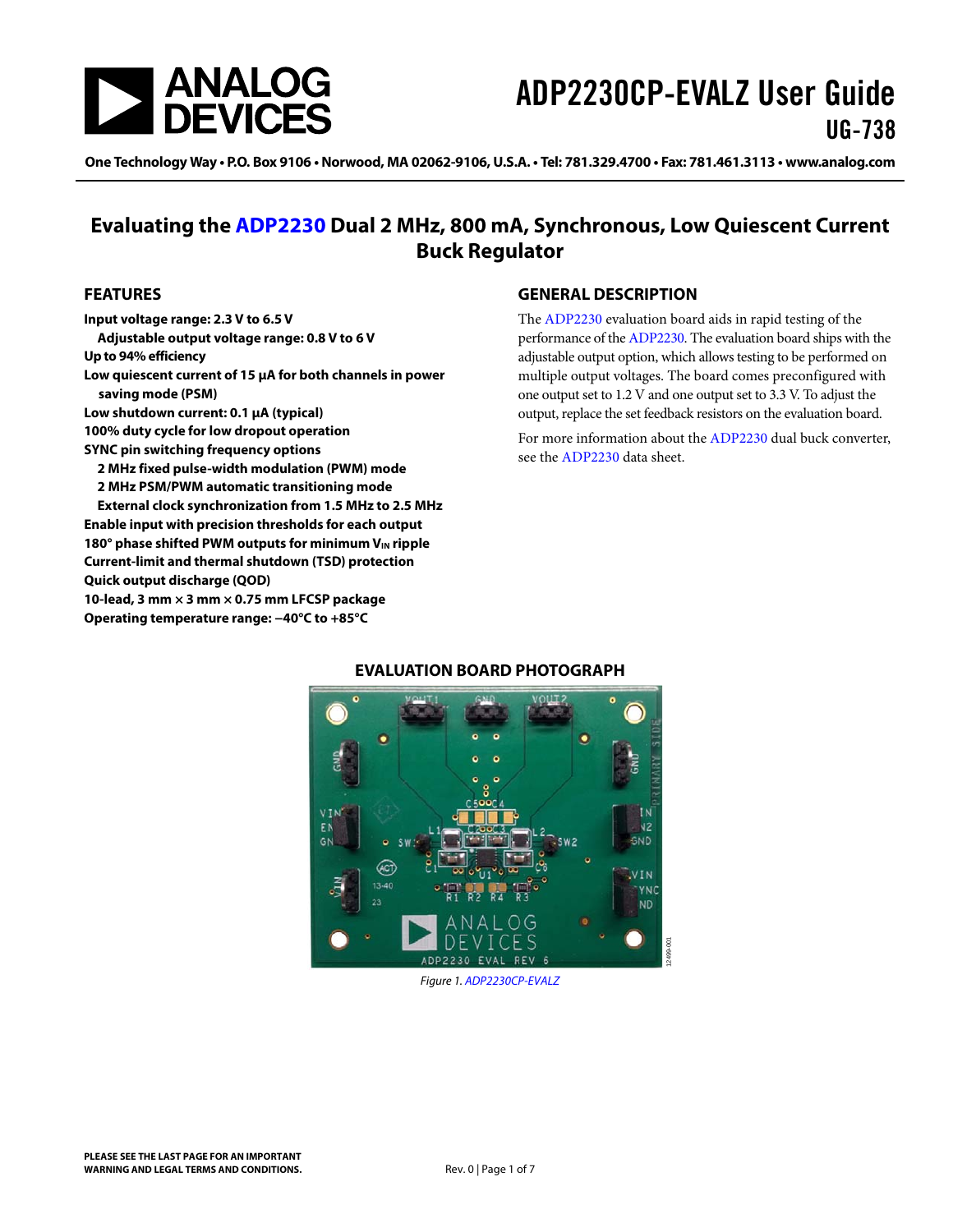## TABLE OF CONTENTS

#### <span id="page-1-0"></span>**REVISION HISTORY**

**4/15—Revision 0: Initial Version**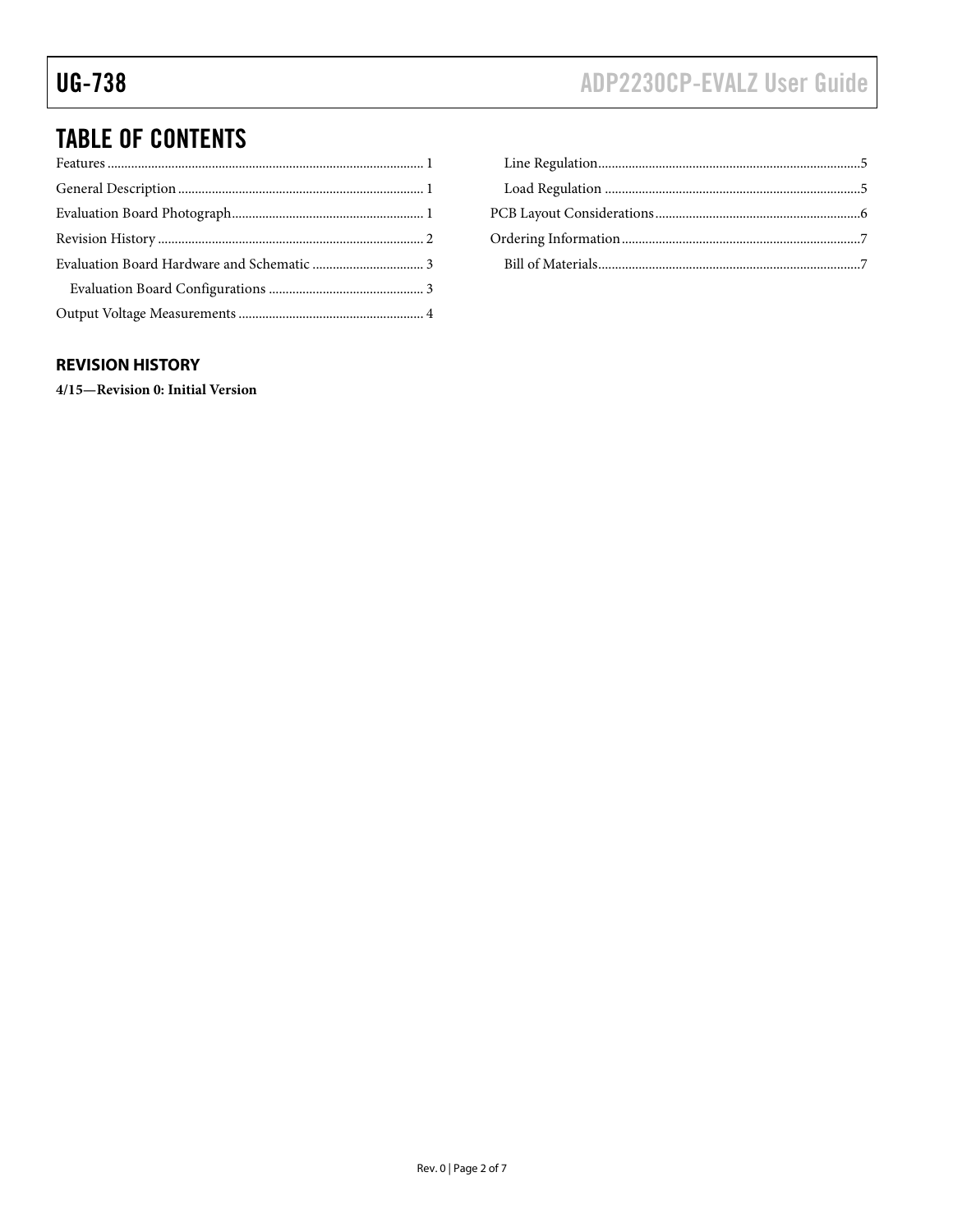### <span id="page-2-0"></span>EVALUATION BOARD HARDWARE AND SCHEMATIC

### <span id="page-2-1"></span>**EVALUATION BOARD CONFIGURATIONS**

The [ADP2230](http://www.analog.com/ADP2230?doc=ADP2230CP-EVALZ_UG-738.pdf) evaluation board comes preset with two different output voltages. V<sub>OUT1</sub> is set to 1.2 V and V<sub>OUT2</sub> is set to 3.3 V. Change R1 to R4 to select different voltages[. Figure 2](#page-2-2) shows the evaluation board configuration.

Set the output voltages according to the following equations:

$$
V_{OUTI} = \left(1 + \frac{R1}{R2}\right) \times V_{FB}
$$
  

$$
V_{OUT2} = \left(1 + \frac{R3}{R4}\right) \times V_{FB}
$$

where  $V_{FB} = 0.8$  V (typical).



<span id="page-2-2"></span>*Figure 2[. ADP2230](http://www.analog.com/ADP2230?doc=ADP2230CP-EVALZ_UG-738.pdf) Evaluation Board Schematic*

| Component                                                         | <b>Function</b>          | <b>Description</b>                                                                            |
|-------------------------------------------------------------------|--------------------------|-----------------------------------------------------------------------------------------------|
| U <sub>1</sub>                                                    | Dual buck IC             | ADP2230 dual buck regulator                                                                   |
| C1, C6                                                            | Input capacitor          | 10 µF input bypass capacitor, 1206 case                                                       |
| C <sub>2</sub> , C <sub>3</sub>                                   | <b>Output capacitors</b> | 10 µF output capacitors, 0805 case; required for stability and transient performance          |
| C4, C5                                                            | <b>Output capacitors</b> | Extra pads for additional output capacitance if desired, 1206 case; do not install by default |
| L1, L2                                                            | <b>Inductors</b>         | 2.2 µH inductors for buck regulators                                                          |
| R <sub>1</sub> , R <sub>2</sub> , R <sub>3</sub> , R <sub>4</sub> | Setpoint resistors       | Select R1 through R4 to set output voltages, 0603 case                                        |
| R5, R6, R7, R8                                                    | Resistors                | Precision enable conditioning resistors, 0603 case; do not leave enable pins floating         |

**Table 1. Evaluation Board Hardware Components**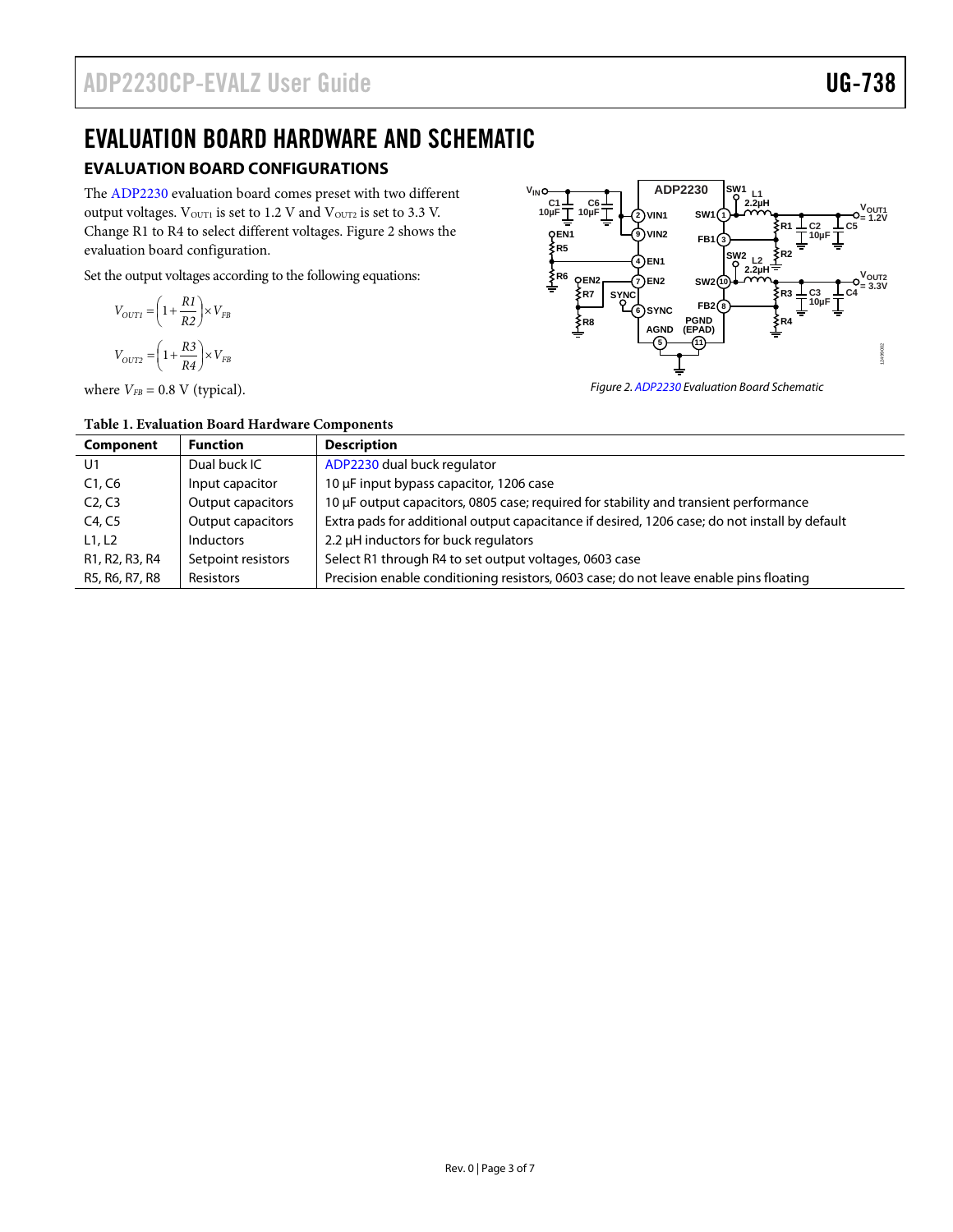### <span id="page-3-0"></span>OUTPUT VOLTAGE MEASUREMENTS



Figure 3. Output Voltage Measurement Setup

<span id="page-3-1"></span>[Figure 3](#page-3-1) shows th[e ADP2230 e](http://www.analog.com/ADP2230?doc=ADP2230CP-EVALZ_UG-738.pdf)valuation board connected to a voltage source and voltmeters for basic output voltage accuracy measurements. Use resistors as the load for the regulator. Ensure that the resistors have a power rating adequate for handling the power expected to be dissipated across them. An electronic load can also be used as an alternative. In addition, ensure that the voltage source can supply enough current for the expected load levels. Follow these steps to connect to a voltage source and monitor output voltages:

- 1. Connect the negative (−) terminal of the voltage source to one of the GND pads on the evaluation board.
- 2. Connect the positive (+) terminal of the voltage source to the VIN pad on the evaluation board.
- 3. Connect a load between the VOUT1 pad and the GND pad and between the VOUT2 pad and the GND pad.
- 4. Connect the negative (−) terminals of the voltmeters or oscilloscopes to one of the GND pads.
- 5. Connect the positive (+) terminals of the voltmeters or oscilloscopes to VOUT1 and VOUT2.
- 6. Drive EN1 and EN2 high by connecting a jumper to enable the channel.
- 7. Drive SYNC high to force the device to operate in 2 MHz fixed PWM mode. Drive SYNC low to force the device to operate in 2 MHz PSM/PWM automatic transitioning mode. Apply an external clock between 1.5 MHz and 2.5 MHz to the SYNC pin to synchronize th[e ADP2230 s](http://www.analog.com/ADP2230?doc=ADP2230CP-EVALZ_UG-738.pdf)witching to the applied external clock. Do not leave the SYNC pin floating.
- 8. Turn the voltage source on.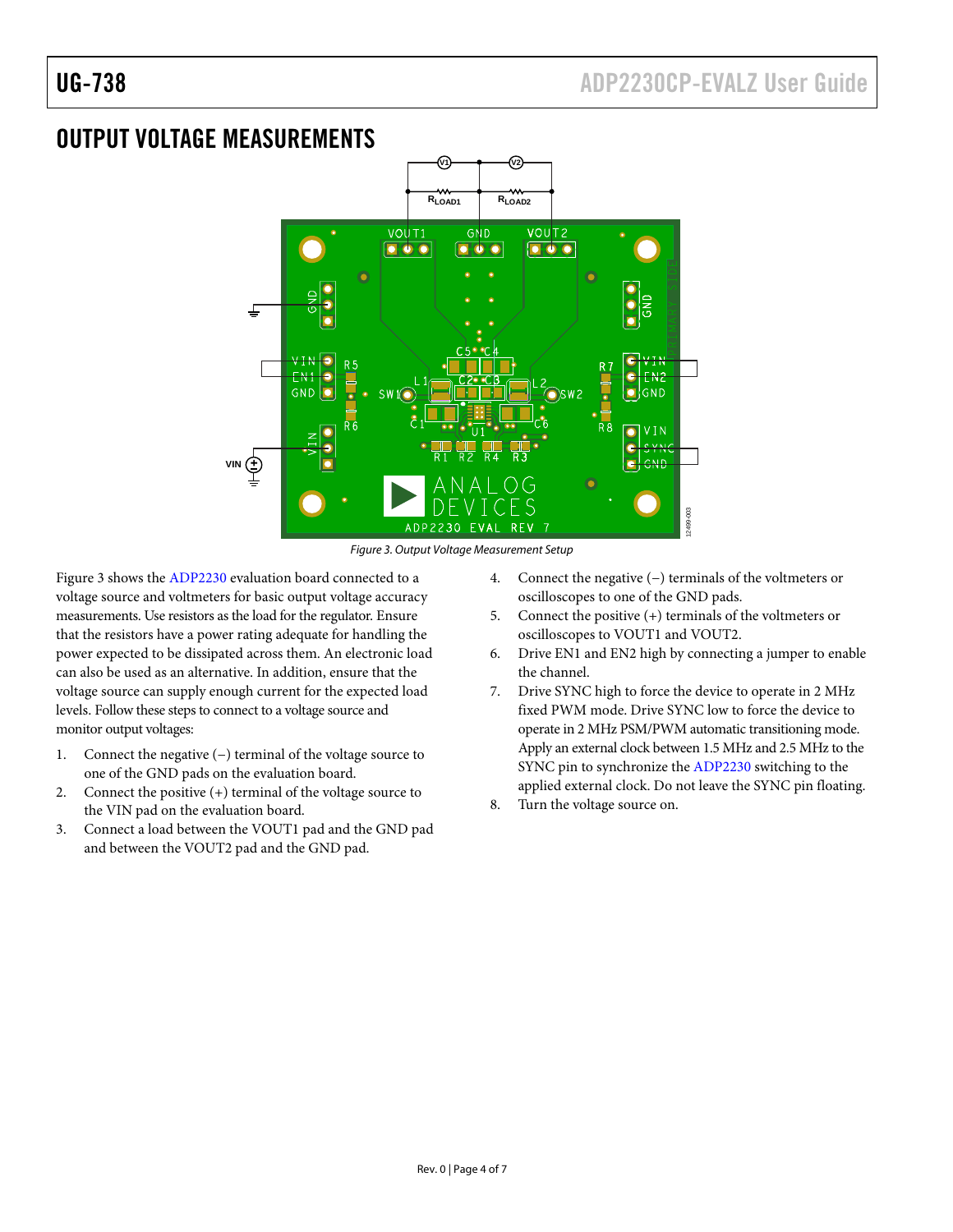#### <span id="page-4-0"></span>**LINE REGULATION**

For line regulation measurements, the regulator outputs are monitored at the same time the regulator input is varied. For good line regulation, the outputs must change as little as possible with varying input levels. This measurement can be repeated under different load conditions. [Figure 4](#page-4-2) an[d Figure 5](#page-4-3) show the typical line regulation performance of th[e ADP2230](http://www.analog.com/ADP2230?doc=ADP2230CP-EVALZ_UG-738.pdf) 1.2 V and 3.3 V outputs, respectively.

<span id="page-4-2"></span>

<span id="page-4-3"></span>*Figure 5. Line Regulation, V<sub>OUT</sub>* = 3.3 V, Different Loads

#### <span id="page-4-1"></span>**LOAD REGULATION**

For load regulation measurements, the regulator outputs are monitored at the same time the loads are varied. For good load regulation, the outputs must change as little as possible with varying loads. The input voltage must be held constant during this measurement. Vary the load currents from 0 mA to 800 mA per output[. Figure 6](#page-4-4) an[d Figure 7](#page-4-5) show the typical load regulation performance of th[e ADP2230](http://www.analog.com/ADP2230?doc=ADP2230CP-EVALZ_UG-738.pdf) 1.2 V and 3.3 V outputs, respectively, in both PWM and auto modes.

<span id="page-4-4"></span>

<span id="page-4-5"></span>*Figure 7. Load Regulation, Vout* = 3.3 V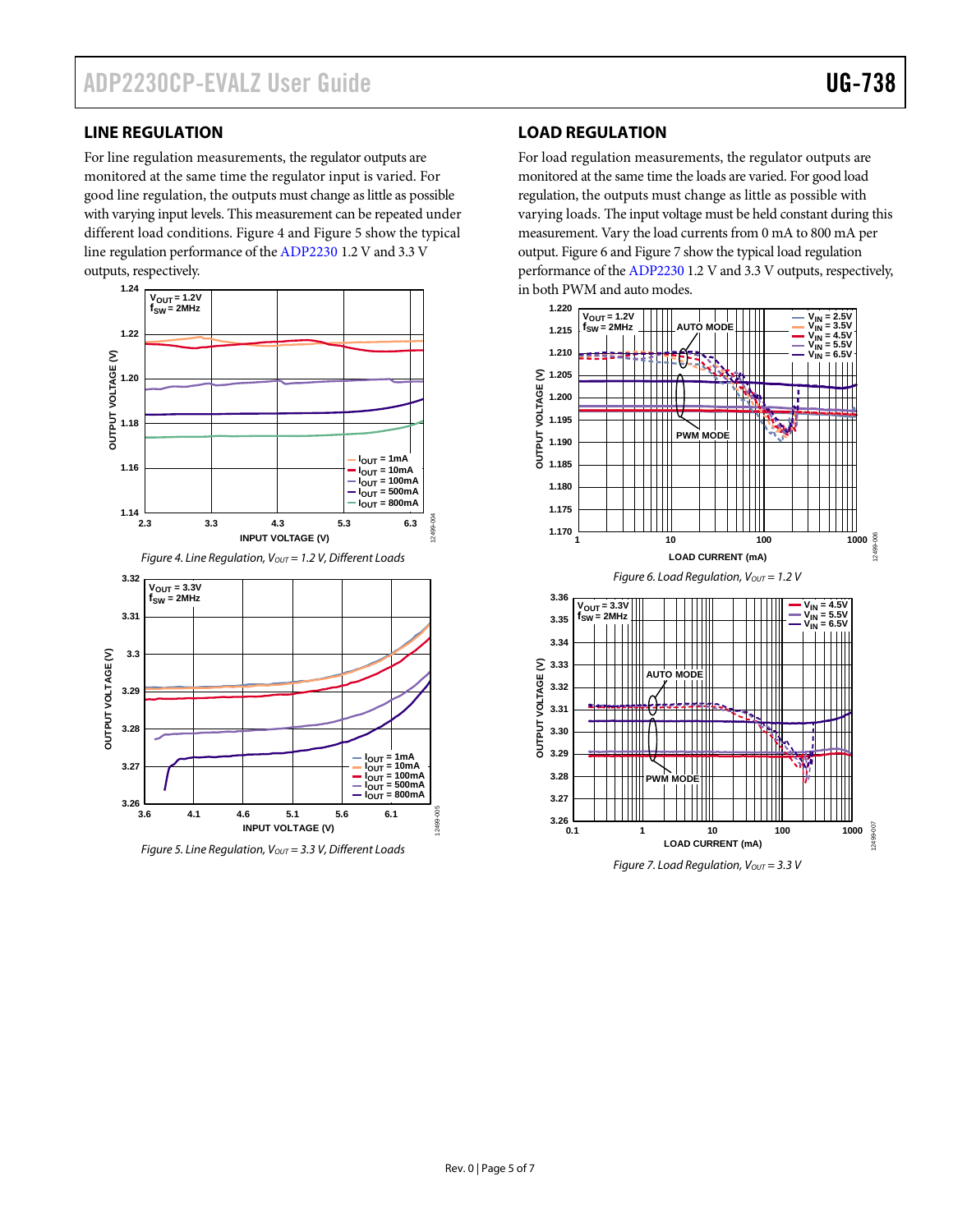## <span id="page-5-0"></span>PCB LAYOUT CONSIDERATIONS

For high efficiency, good regulation, and stability with the [ADP2230,](http://www.analog.com/ADP2230?doc=ADP2230CP-EVALZ_UG-738.pdf) a well designed printed circuit board (PCB) is required. Poor layout may affect the [ADP2230](http://www.analog.com/ADP2230?doc=ADP2230CP-EVALZ_UG-738.pdf) buck performance, causing electromagnetic interference (EMI), poor electromagnetic compatibility (EMC), ground bounce, and voltage losses.

To improve heat dissipation from the package, increase the amount of copper attached to the pins of th[e ADP2230.](http://www.analog.com/ADP2230?doc=ADP2230CP-EVALZ_UG-738.pdf)

Use the following guidelines when designing PCBs:

- Keep the low effective series resistance (ESR) input and output capacitors, C1 to C6, and the inductors, L1 and L2, as close as possible to th[e ADP2230.](http://www.analog.com/ADP2230?doc=ADP2230CP-EVALZ_UG-738.pdf) Avoid long trace lengths from the device to the capacitors because they add series inductance and may cause instability or increased ripple.
- Route the output voltage path away from the inductor and the SWx node to minimize noise and magnetic interference.
- Keep high current traces as short and as wide as possible.
- To prevent radiated noise injection, avoid routing high impedance traces near any node connected to SWx or near the inductor.
- Use a ground plane with several vias connected to the component side ground to reduce noise interference on sensitive circuit nodes.
- Use 0402 or 0603 capacitors to achieve the smallest possible footprint solution where board area is limited.



*Figure 8. PCB Layout, Top*



*Figure 9. PCB Layout, Bottom*